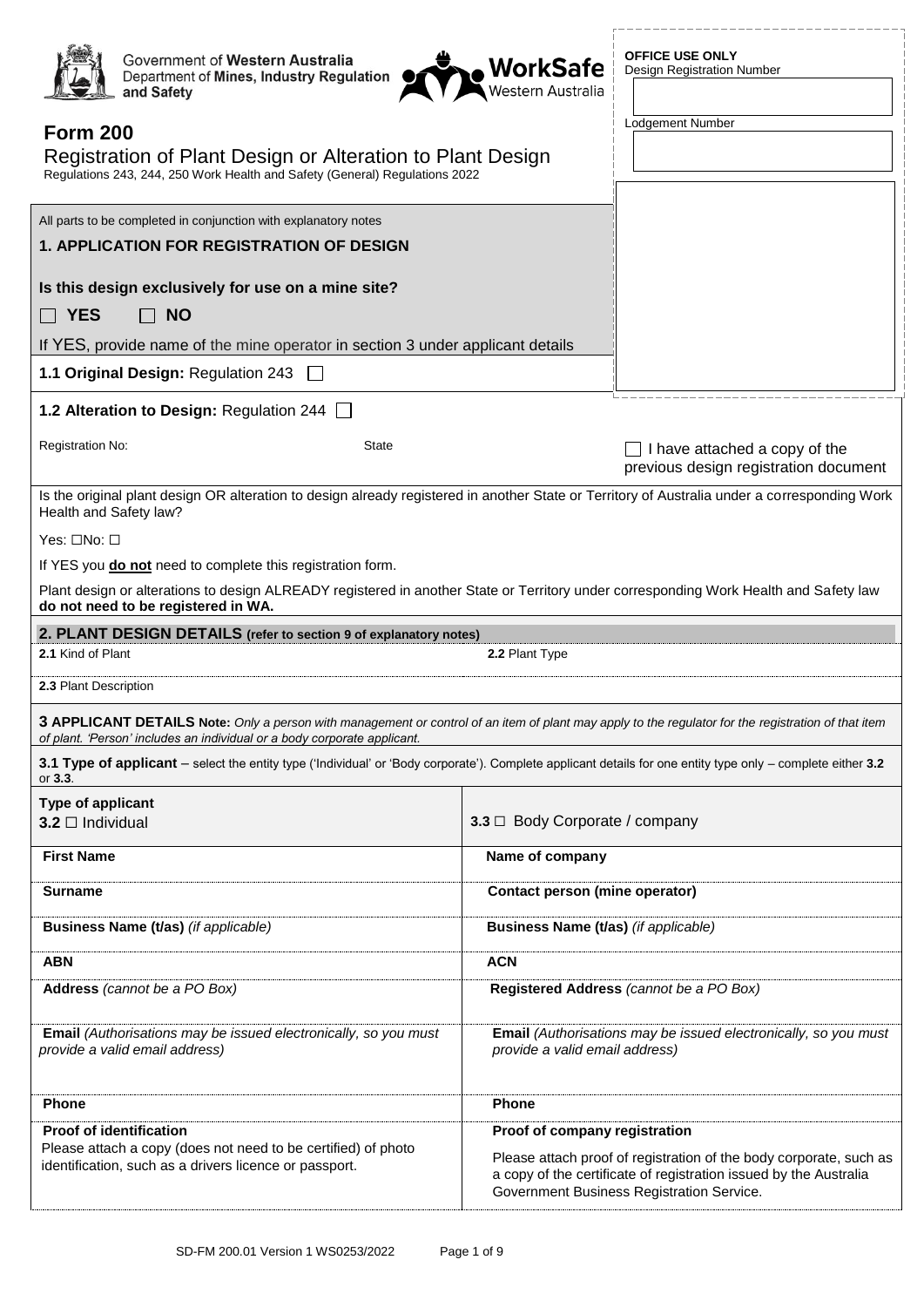

Government of Western Australia<br>Department of Mines, Industry Regulation<br>and Safety



#### **Application 200**

#### Registration of Plant Design or Alteration to Plant Design

Regulations 243, 244, 250 Work Health and Safety (General) Regulations 2022

| Reside in WA                                                                                                                                                                                                                                                                          | <b>Registered office in WA</b>                                                                                                                                    |  |  |
|---------------------------------------------------------------------------------------------------------------------------------------------------------------------------------------------------------------------------------------------------------------------------------------|-------------------------------------------------------------------------------------------------------------------------------------------------------------------|--|--|
| Regulation 256(2)(c) generally requires a person applying to<br>register a plant design to reside in WA.                                                                                                                                                                              | Regulation 256(2)(d) generally requires that the company<br>applying to register plant design to have a registered office in<br>WA.                               |  |  |
| Do you reside in WA?                                                                                                                                                                                                                                                                  | Does the company have a registered office in WA?                                                                                                                  |  |  |
| No<br>Yes<br>$\overline{\phantom{a}}$                                                                                                                                                                                                                                                 | No<br>Yes                                                                                                                                                         |  |  |
| If NO - You must demonstrate the particular circumstances<br>that exist to justify the grant of the registration. Please attach<br>written justification.                                                                                                                             | If NO – The company must demonstrate the particular<br>circumstances that exist to justify the grant of the registration.<br>Please attach written justification. |  |  |
| 4. STATEMENT BY DESIGNER (refer to section 4 of explanatory notes)                                                                                                                                                                                                                    |                                                                                                                                                                   |  |  |
| I, the designer of the item of plant, have complied with the designer's obligations under section 22 of the Work Health and Safety Act<br>2020 in relation to the design and I specify the following published technical standard and engineering principles were used in the design: |                                                                                                                                                                   |  |  |
| Published technical standards and engineering principle -                                                                                                                                                                                                                             |                                                                                                                                                                   |  |  |
| Provide attachments if required                                                                                                                                                                                                                                                       |                                                                                                                                                                   |  |  |
| Country and Company name of designer                                                                                                                                                                                                                                                  |                                                                                                                                                                   |  |  |
| Name of the designer                                                                                                                                                                                                                                                                  |                                                                                                                                                                   |  |  |
| Signature of the designer                                                                                                                                                                                                                                                             |                                                                                                                                                                   |  |  |
| 5. DESIGN VERIFICATION STATEMENT (refer to section 5 of explanatory notes)                                                                                                                                                                                                            |                                                                                                                                                                   |  |  |
| This design verification statement must be written and signed by a person who is eligible to be a design verifier for the design.                                                                                                                                                     |                                                                                                                                                                   |  |  |
| Please refer to the Explanatory Notes at the back of this form for instructions on the content of the statement the design verifier must write.                                                                                                                                       |                                                                                                                                                                   |  |  |
| A person is not eligible to be a design verifier for the design of an item of plant if the person was involved in the production of the design.                                                                                                                                       |                                                                                                                                                                   |  |  |
| More than one Design Verifier used - attach details (5 to 8 for each additional design verifier)                                                                                                                                                                                      |                                                                                                                                                                   |  |  |
| Regulation 251(b) outlines that:                                                                                                                                                                                                                                                      | Regulation 251(a) of the Work Health and Safety (General) Regulations 2022 describe that the statement must be written and signed by the design verifier.         |  |  |
| technical standards or engineering principles specified in the above 'Statement by Designer'.                                                                                                                                                                                         | The design verification written statement must include the following in the written statement the design was produced in accordance with published                |  |  |
|                                                                                                                                                                                                                                                                                       | By signing this Design Verification Statement, I confirm that the design detailed in this application was produced in accordance with published technical         |  |  |
|                                                                                                                                                                                                                                                                                       | standards or engineering principles as specified in the Statement in section 4 above. The design verification documentation process has also met the              |  |  |
| requirements of Regulation 253 of the Work Health and Safety (General) Regulations 2022.                                                                                                                                                                                              |                                                                                                                                                                   |  |  |
| 5.1 First Name:<br>Surname:                                                                                                                                                                                                                                                           |                                                                                                                                                                   |  |  |
| 5.2 Address<br><b>Suburb</b>                                                                                                                                                                                                                                                          | <b>Post Code</b><br><b>State</b>                                                                                                                                  |  |  |
| 5.3 Qualifications (refer to section 5.3 of explanatory notes)                                                                                                                                                                                                                        |                                                                                                                                                                   |  |  |
| 5.4 if applicable, the name and business address of employer:                                                                                                                                                                                                                         |                                                                                                                                                                   |  |  |
| Name of Employer:                                                                                                                                                                                                                                                                     |                                                                                                                                                                   |  |  |
| <b>Business address:</b>                                                                                                                                                                                                                                                              |                                                                                                                                                                   |  |  |
| Email                                                                                                                                                                                                                                                                                 | Phone                                                                                                                                                             |  |  |
| <b>Signature of Design Verifier</b>                                                                                                                                                                                                                                                   | Date                                                                                                                                                              |  |  |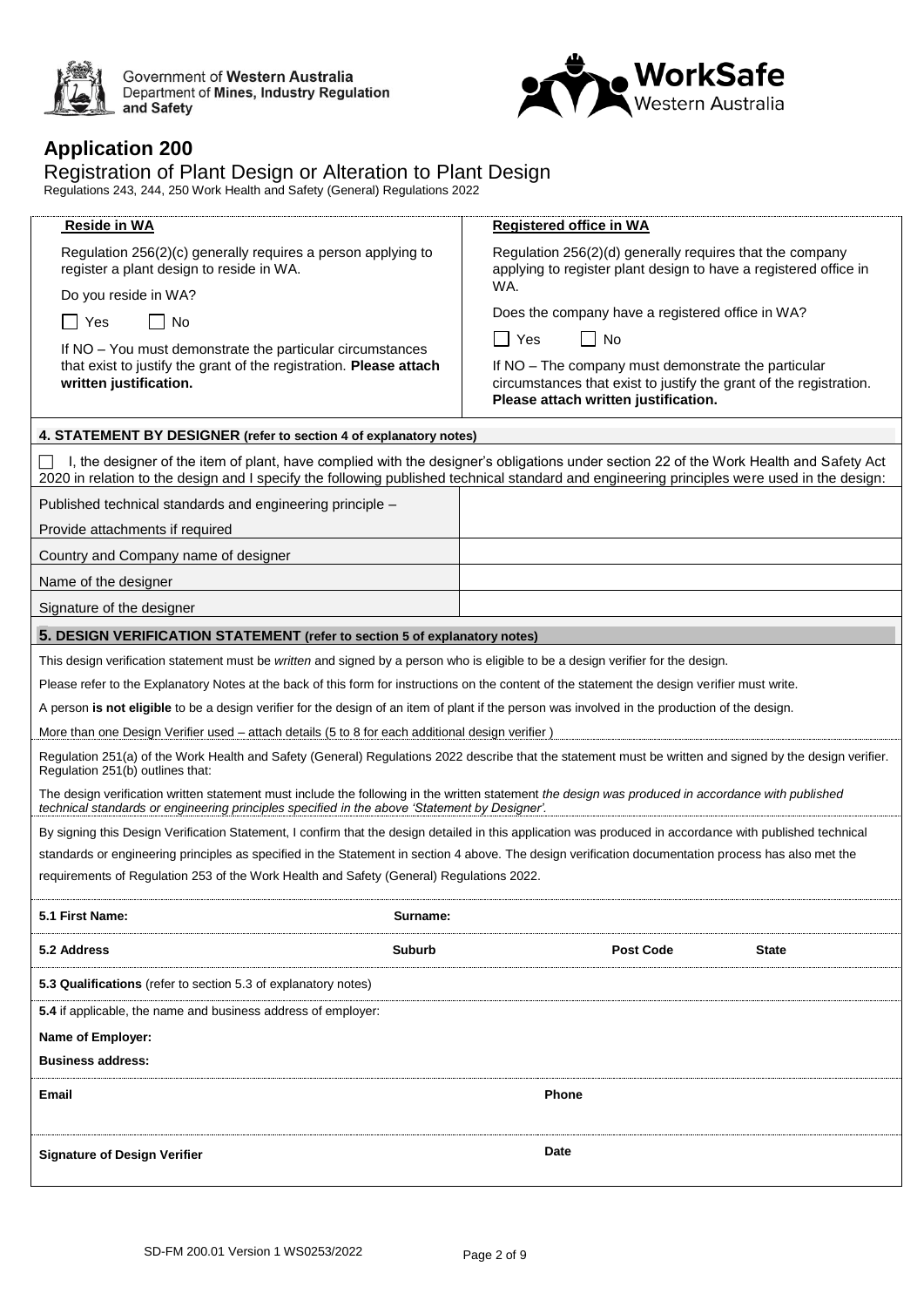

Government of Western Australia<br>Department of Mines, Industry Regulation<br>and Safety



### **Application 200**

#### Registration of Plant Design or Alteration to Plant Design

Regulations 243, 244, 250 Work Health and Safety (General) Regulations 2022

| 6. REPRESENTATIONAL DRAWINGS OF THE PLANT DESIGN OR DESIGN ALTERATION                                                          |         |      |    |            |                                                                                                                                                           |      |
|--------------------------------------------------------------------------------------------------------------------------------|---------|------|----|------------|-----------------------------------------------------------------------------------------------------------------------------------------------------------|------|
| Any drawing provided in support of this application must be capable of being kept in electronic format.                        |         |      |    |            |                                                                                                                                                           |      |
| No.                                                                                                                            | Rev.    | No.  |    | Rev.       | No.                                                                                                                                                       | Rev. |
| No.                                                                                                                            | Rev.    | No.  |    | Rev.       | No.                                                                                                                                                       | Rev. |
| No.                                                                                                                            | Rev.    | No.  |    | Rev.       | No.                                                                                                                                                       | Rev. |
| 7. ADDITIONAL DESIGN DETAILS (refer to section 7 of explanatory notes)                                                         |         |      |    |            |                                                                                                                                                           |      |
| 1)                                                                                                                             |         |      | 2) |            |                                                                                                                                                           |      |
| 3)                                                                                                                             |         |      | 4) |            |                                                                                                                                                           |      |
| 5)                                                                                                                             |         |      | 6) |            |                                                                                                                                                           |      |
| <b>8. APPLICANT DECLARATION</b>                                                                                                |         |      |    |            |                                                                                                                                                           |      |
| False and misleading information                                                                                               |         |      |    |            |                                                                                                                                                           |      |
| misleading.                                                                                                                    |         |      |    |            | Section 268 of the Work Health and Safety Act 2020 provides for penalties of up to \$12,500 where a person knowingly gives information that is false or   |      |
|                                                                                                                                |         |      |    |            |                                                                                                                                                           |      |
| (Full name of applicant / authorised representative of a body corporate applicant)                                             |         |      |    |            |                                                                                                                                                           |      |
| Declare that I do not hold an equivalent registration under a corresponding Work Health and Safety law;<br>1.                  |         |      |    |            |                                                                                                                                                           |      |
| 2.                                                                                                                             |         |      |    |            | Consent to the regulator making enquires and exchanging information with government agencies and regulators in other jurisdictions regarding              |      |
| any matter relevant to this application; and                                                                                   |         |      |    |            |                                                                                                                                                           |      |
| 3.<br>Regulations 2022.                                                                                                        |         |      |    |            | Hereby make an application for registration of the design of an item of plant in accordance with Regulation 250 of the Work Health and Safety             |      |
|                                                                                                                                |         |      |    |            |                                                                                                                                                           |      |
|                                                                                                                                |         |      |    |            |                                                                                                                                                           |      |
| <b>Applicants Signature</b>                                                                                                    |         |      |    |            | Date                                                                                                                                                      |      |
| <b>CHECKLIST</b>                                                                                                               |         |      |    |            |                                                                                                                                                           |      |
|                                                                                                                                |         |      |    |            | This application cannot be accepted unless all of the following information is received. Incomplete applications will be returned without being assessed. |      |
| Previous design registration document if applying for an alteration                                                            |         |      |    |            |                                                                                                                                                           |      |
| Copy of identification (individual applicant) /or copy of certificate of registration of a company (body corporate applicant)  |         |      |    |            |                                                                                                                                                           |      |
| If you do not reside in the State / have a registered office in the State - attach justification for the grant of registration |         |      |    |            |                                                                                                                                                           |      |
| Complete all applicant particulars, including email address.                                                                   |         |      |    |            |                                                                                                                                                           |      |
| Statement by the designer<br>$\Box$                                                                                            |         |      |    |            |                                                                                                                                                           |      |
| Design verification statement<br>$\Box$                                                                                        |         |      |    |            |                                                                                                                                                           |      |
| Supply drawings referenced on application<br>$\overline{\phantom{a}}$                                                          |         |      |    |            |                                                                                                                                                           |      |
| Any other relevant information that may support the application                                                                |         |      |    |            |                                                                                                                                                           |      |
| PLANT TEAM USE ONLY                                                                                                            |         |      |    |            |                                                                                                                                                           |      |
| Pre check                                                                                                                      | Initial | Date |    | <b>COM</b> | OK                                                                                                                                                        |      |
|                                                                                                                                |         |      |    |            |                                                                                                                                                           |      |
| To issue                                                                                                                       |         |      |    |            |                                                                                                                                                           |      |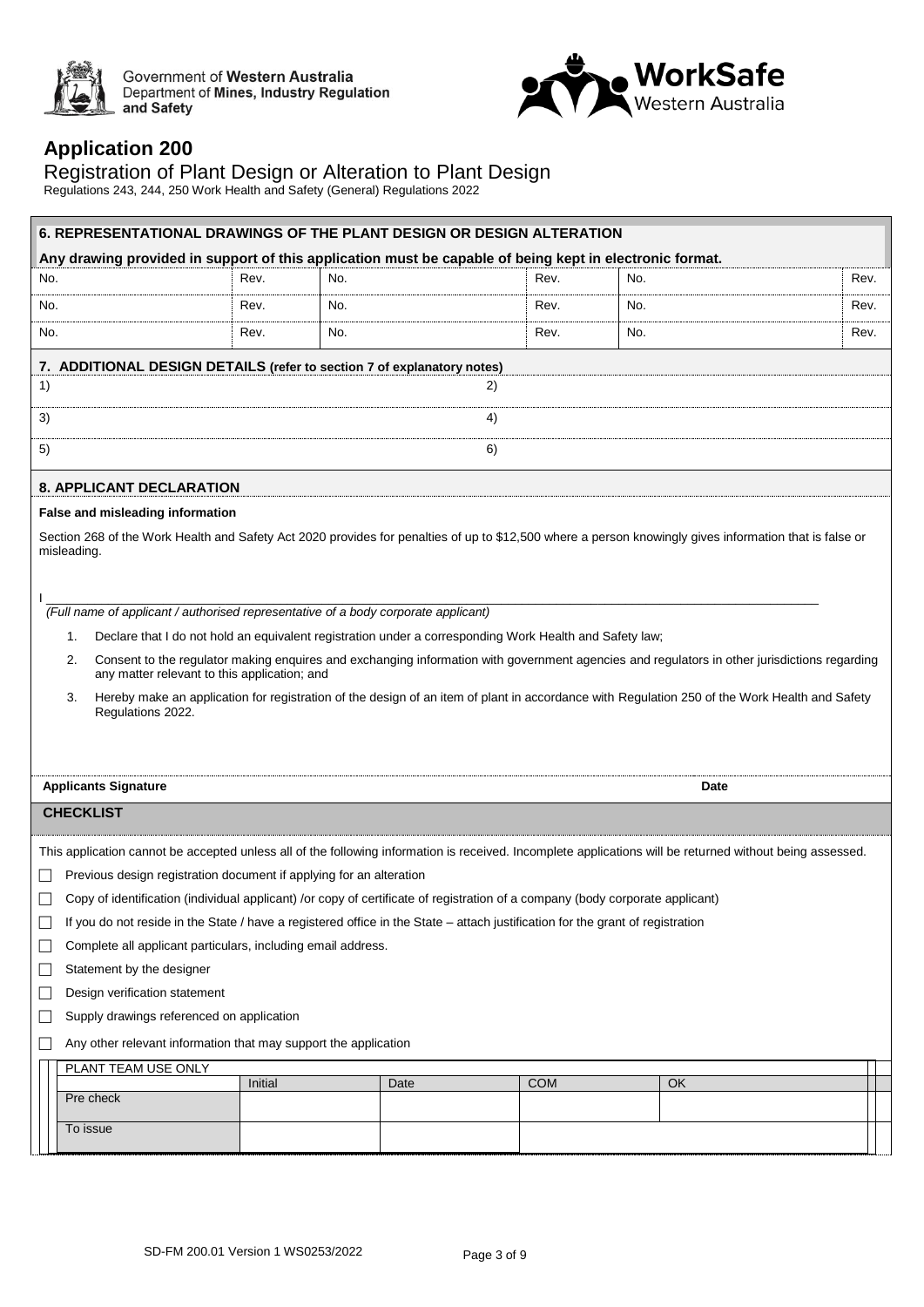

Government of Western Australia Department of Mines, Industry Regulation and Safety

#### **INSTRUCTIONS FOR COMPLETING THE APPLICATION FORM**

Complete the question on the form using the explanatory note number corresponding to the section number on the application form.

Answer the questions on the form by crossing either the YES  $\boxtimes$  or NO  $\boxtimes$  box.

Completed application forms can be submitted:

*Please note ; The reduced fee for mining applications only apply to the mine operator and plant used exclusively on a mine site*

**Email** (preferred): [whsplantdesign@dmirs.wa.gov.au](mailto:whsplantdesign@dmirs.wa.gov.au) Email the application – do not send more than once

Provide in the following when submitting by email

•The completed and signed application form 200 along with supporting documentation.

• Representational drawing(s) of the plant design has been submitted with the application. The drawing must be in the English language and is capable of being electronically stored.

•.If engineering principles were used in the design, details of these principles have been submitted with this application.

• Any other relevant information that may support the application.

• Provide email and phone number of payment holder details (required for payment)

#### **What happens after I submit an application for design or alteration to design application?**

When you have submitted your application via email to [whsplantdesign@dmirs.wa.gov.au\)](mailto:whsplantdesign@dmirs.wa.gov.au) your application will be processed and reviewed. A licensing officer will contact the payment holder for payment.

Further Information by contacting WorkSafe Call Centre Phone: 1300 424 091

- Email: [whsplantdesign@dmirs.wa.gov.au](mailto:whsplantdesign@dmirs.wa.gov.au)
- Web: www.dmirs.wa.gov.au/worksafe

#### **FORM SECTIONS & CORRESPONDING EXPLANATORY NOTES**

- 1. APPLICATION FOR REGISTRATION
- 2. PLANT DESIGN DETAILS
- 3. APPLICANT DETAILS
- 4. DESIGNER STATEMENT
- 5. DESIGN VERIFIER STATEMENT
- 6. REPRESENTATIONAL DRAWINGS
- 7. ADDITIONAL DESIGN DETAILS



10. HOW TO SUBMIT AN APPLICATION

# **1 APPLICATION FOR REGISTRATION**

An application for plant design registration can be made for a new plant design, or an alteration to an existing design. The same registration process applies to both types of application. Ensure only one of the boxes is crossed.

**WorkSafe** 

#### **1.1 Original Design (Regulation 243)**

The design of an item of plant specified in Schedule 5 Division 1 must be registered under this part.

## **1.2 Alteration (Regulation 244)**

If the design of an item of plant specified in Schedule 5 Division 1 that is registered under this part is altered, the altered design must be registered under this part.

Do you hold an equivalent registration under a corresponding Work Health and Safety or equivalent law? If yes you may not be eligible to apply for registration. Under Regulation 256 The regulator must be satisfied about the following:

(a) the application has been made in accordance with this Division;

(b ) the design is not registered under a corresponding WHS law;

if the applicant is an individual, the applicant —

- (i) Resides in the State; or
- (ii) Resides outside the State and circumstances exist that justify the grant of the registration

# **2 PLANT DESIGN DETAILS**

Refer to SECTION 9 Table of Plant details for the appropriate plant details.

#### **2.1 Kind of plant**

Refer to SECTION 9 Kinds of plant (Schedule 5 Division 1).

#### **2.2 Plant type**

The plant type is the description used to distinguish the different types of each kind of plant.

Refer to SECTION 9 Plant Type.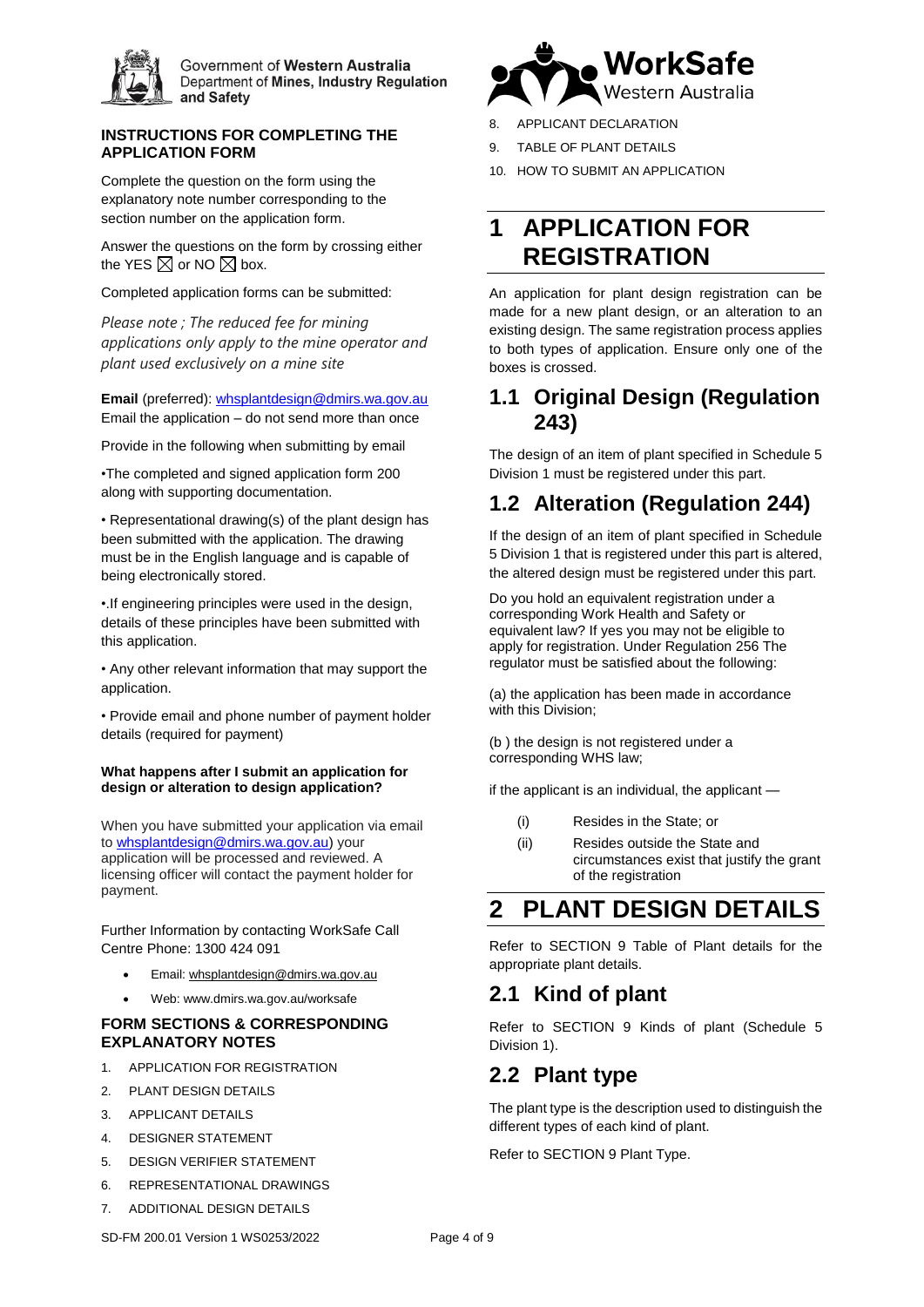

Government of Western Australia Department of Mines, Industry Regulation and Safety

## **2.3 Plant description**

Include a brief description of the plant if appropriate. This may include the manufacturer model number and model name.

Example:

*Hitachi Sumitomo Hydraulic Crawler Crane, Model SCX 2500*

# **3 APPLICANT DETAILS**

The applicant is responsible for the accuracy of the information in the application. Any queries concerning the application will be directed to the applicant.

The applicant is a person conducting a business or undertaking that designs an item of plant for the registration of the design of that item of plant

The applicant is a person with the management or control of the item of plant.

# **3.1 Type of Applicant**

The applicant must be a legal entity that is either an individual, or a body corporate such as a registered company.

### **3.2 & 3.3 Name of applicant**

#### **Complete only one section**

3.2 if an individual or 3.3 a body corporate (company).

## **Contact person in the business**

A contact name should be provided for queries concerning the application

## **ABN of applicant**

Where the applicant is an individual, provide the Australian Business Number (ABN).*if applicable.*

## **ACN**

Where the applicant is a registered company, provide the Australian Company Number (ACN).

#### **Business address**

The applicant's registered business address

### **Email**

Email details should be provided for queries concerning the application and Authorisations may be issued electronically.

## **Phone number**

Telephone number should be provided for queries concerning the application.



## **Proof of identification**

If the applicant is a body corporate you must attach a copy of a certificate or provide written evidence of the registration of the business.

If the applicant is an individual you must provide a copy of photographic identification

Reside or registered office in WA

Under Regulation 256(C) the regulator must be satisfied about the following:

if the applicant is an individual, the applicant —

- resides in the State; or
- resides outside the State and circumstances exist that justify the grant of the registration;

if the applicant is a body corporate, the applicant's registered office —

- is located in the State; or
- is located outside the State and circumstances exist that justify the grant of the registration.

# **4 DESIGNER STATEMENT**

The designer statement must be completed and signed by the designer of the item of plant stating that:

- the designer has complied with the designer's obligations under section 22 and the Act in relation to the design; and
- specifying the published technical standards and engineering principles used in the design.

Provide the country and company name of the Designer

The name of the Designer

Signature and date of the Designer

# **5 DESIGN VERIFICATION STATEMENT**

A person who is eligible to be a design verifier for the design of an item of plant if the person is a competent person.

Despite sub-regulation (1), a person is not eligible to be a design verifier for the design of an item of plant if the person was involved in the production of the design.

## **5.1 Name of Design Verifier**

The name of the person who verified the design of the item plant must be entered.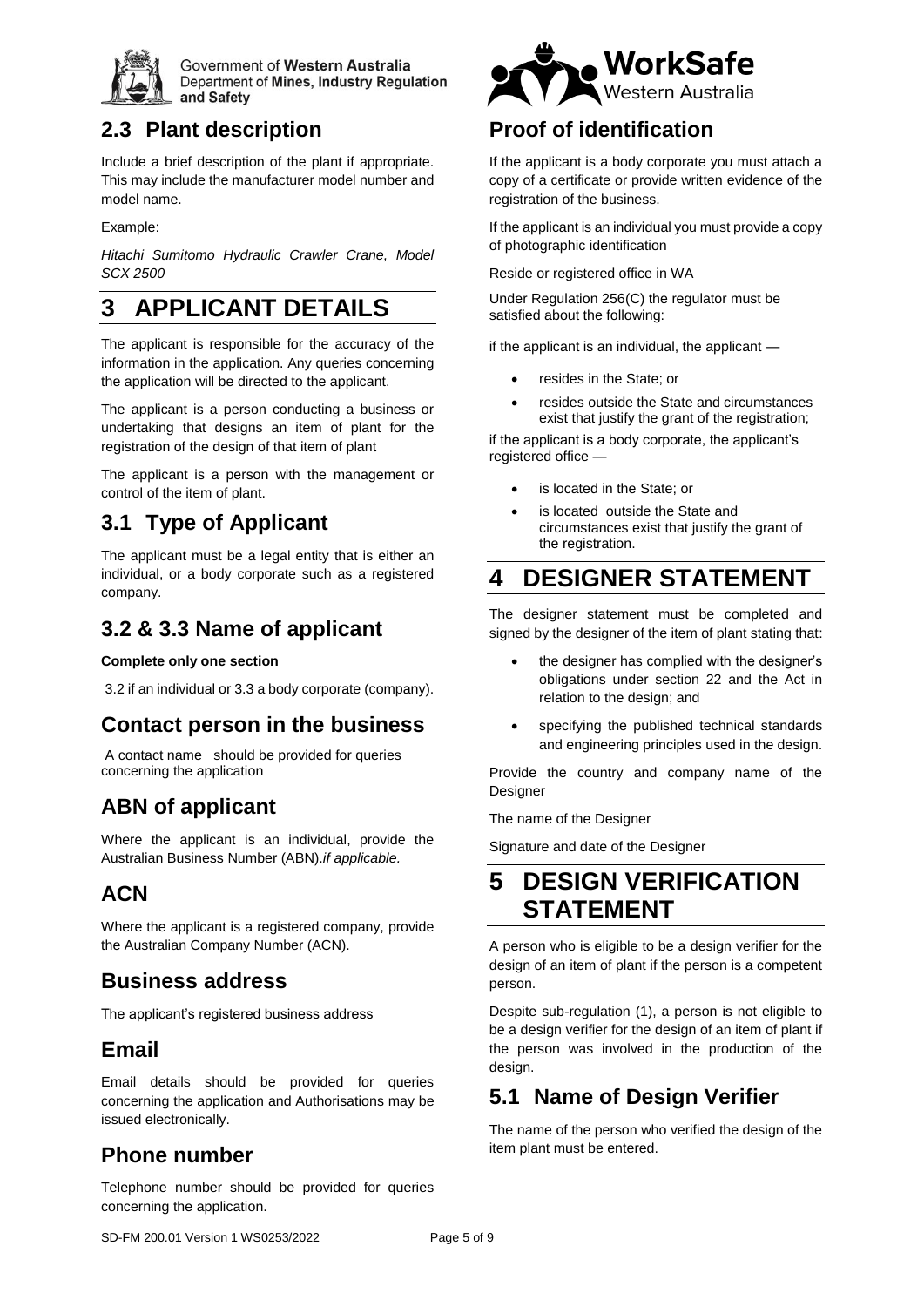

Government of Western Australia Department of Mines, Industry Regulation and Safety

## **5.2 Business address**

The address of the person who verified design of the item of plant.

### **5.3 Qualifications**

The qualifications of the person who verified the design for the item plant must be entered.

Regulation 252 set out who can be the design verifier:

In this regulation, a *competent person*, in relation to plant, is a person who -

- (a) complies with both of the following
	- (i) has acquired through training, qualification knowledge and skills to inspect the plant; and
	- (ii) is eligible for professional engineer membership of Engineers Australia; or
- (b) is determined by the regulator to be a competent person

### **5.4 Name and business address of the Organisation**

If applicable where the plant design verifier works for a body corporate, the registered company business name and address must be entered.

# **5.5 Signature of Design Verifier**

The design verifier must sign and date the statement give

## **6 REPRESENTATIONAL DRAWINGS**

When submitting the application, ensure the drawing number and revision number of each representational drawing attached to the application are entered on the application form.

The representational drawings are a general arrangement of the plant and should as a minimum include the published technical standard and engineering principals of the plan

# **7 ADDITIONAL DESIGN DETAILS**

Each different kind of plant has a number of specific design details which should be included in the application form. Refer to the **'Table of additional details required for plant'** at the end of these explanatory notes. Include the description from the list plus the plant design values in the corresponding numbered space of the application form.



# **8 APPLICANT DECLARATION**

A declaration by the person with management or control of an item of plant that the information provided in the application for registration of the design of an item of plant is true and correct. In circumstances where the applicant is a body corporate, it is appropriate for an authorised representative/a person authorised to sign on behalf of the body corporate to sign the declaration.

Section 268 of the Work Health and Safety Act 2020 provides for penalties of up to \$12 500 for a person who gives information that the person knows to be false or misleading in a material particular or omits any matter or thing without which the information is misleading; or who provides a document that the person knows to be false or misleading in a material particular. By signing this application form you declare that the information and documents you have provided in support of your application are true and correct

### **9 HOW TO SUBMIT AN APPLICATION**

*Please note: the reduced fee for mining applications only apply to the mine operator and plant used exclusively on a mine site*

**Email** (preferred)[: whsplantdesign@dmirs.wa.gov.au](mailto:whsplantdesign@dmirs.wa.gov.au) Email the application – do not send more than once

Provide in the following when submitting by email

•The completed and signed application form 200 along with supporting documentation.

• Representational drawing(s) of the plant design has been submitted with the application. The drawing must be in the English language and is capable of being electronically stored.

•.If engineering principles were used in the design, details of these principles have been submitted with this application.

• Any other relevant information that may support the application.

• Provide email and phone number of payment holder details (required for payment)

#### **What happens after I submit an application for design or alteration to design application?**

When you have submitted your application via email to [whsplantdesign@dmirs.wa.gov.au\)](mailto:whsplantdesign@dmirs.wa.gov.au) your application will be processed and reviewed. A licensing officer will contact the payment holder for payment.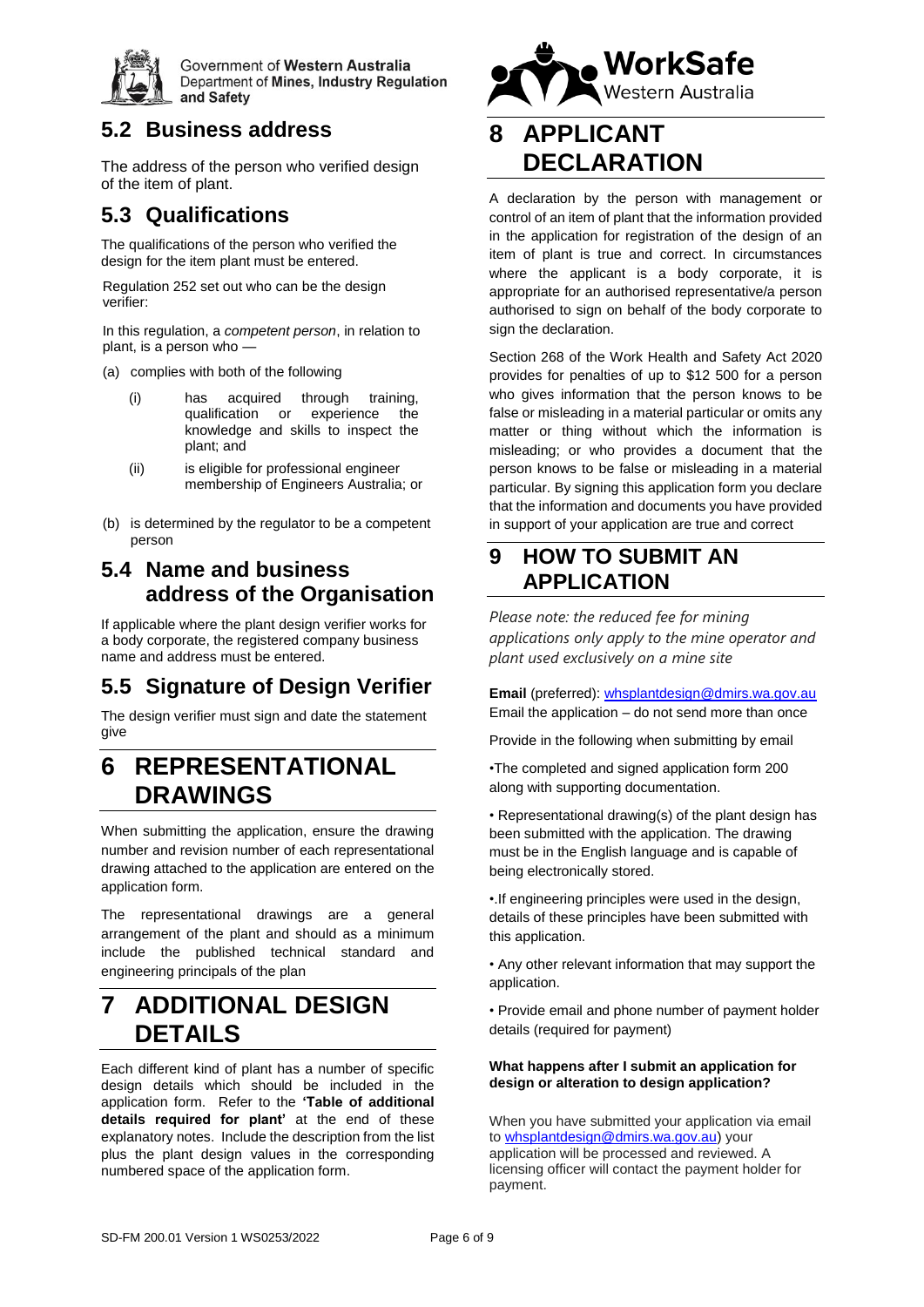



| Table of additional design details required for plant |                                                   |  |  |
|-------------------------------------------------------|---------------------------------------------------|--|--|
| <b>Amusement Devices</b>                              | Hoists with a platform movement exceeding 2.4     |  |  |
| Class of device $(2, 3, 4, 5)$<br>1.                  | metres, designed to lift people                   |  |  |
| Number of persons                                     | Rated load (kg)                                   |  |  |
| 2.                                                    | 1.                                                |  |  |
| 3.                                                    | Maximum hoist height (m)                          |  |  |
| Maximum person speed (m/s)                            | 2.                                                |  |  |
| <b>Boilers</b>                                        | Lifts                                             |  |  |
| Hazard level (A, B, C, D)                             | Number of persons                                 |  |  |
| 1.                                                    | 1.                                                |  |  |
| 2.                                                    | Rated load (kg)                                   |  |  |
| Class (1, 2, 3)                                       | 2.                                                |  |  |
| Volume $(m^3)$                                        | Travel distance (m)                               |  |  |
| 3.                                                    | 3.                                                |  |  |
| Design pressure (kPa)                                 | Number of levels served                           |  |  |
| 4.                                                    | 4.                                                |  |  |
| Design temperature (degrees C)<br>5.                  |                                                   |  |  |
| Power output (kW)<br>6.                               |                                                   |  |  |
| Boom-type Elevating Work Platforms                    | Mast Climbing Work Platforms                      |  |  |
| Rated load (kg)                                       | Rated load (kg)                                   |  |  |
| 1.                                                    | 1.                                                |  |  |
| 2.                                                    | 2.                                                |  |  |
| Maximum platform height (m)                           | Maximum platform height (m)                       |  |  |
| <b>Bridge Cranes</b>                                  | <b>Mobile Cranes</b>                              |  |  |
| Rated capacity (t)                                    | Rated capacity (t)                                |  |  |
| 1.                                                    | 1.                                                |  |  |
| 2.                                                    | Maximum boom length (m)                           |  |  |
| Span distance (m)                                     | 2.                                                |  |  |
| <b>Building Maintenance Units</b>                     | Pre-fabricated Scaffolding                        |  |  |
| Type $(A, B, C)$                                      | Rated load per bay (kg)                           |  |  |
| 1.                                                    | 1.                                                |  |  |
| Rated load (kg)                                       | 2.                                                |  |  |
| 2.                                                    | Maximum height (m)                                |  |  |
| 3.<br>Maximum suspension height (m)                   |                                                   |  |  |
| <b>Concrete Placing Booms</b>                         | <b>Pressure Vessels</b>                           |  |  |
| Maximum boom length (m)                               | Hazard level (A, B, C, D)                         |  |  |
| 1.                                                    | 1.                                                |  |  |
| Maximum pump capacity (m <sup>3</sup> per hour)       | Class (1, 2A, 2B, 3)                              |  |  |
| 2.                                                    | 2.                                                |  |  |
| Maximum delivery rate (m <sup>3</sup> per hour)       | Volume $(m^3)$                                    |  |  |
| 3.                                                    | 3.                                                |  |  |
|                                                       | Design pressure (kPa)<br>4.                       |  |  |
|                                                       | Design temperature (degrees C)<br>5.              |  |  |
| <b>Escalators and Moving Walks</b>                    | Tower Cranes including self-erecting tower cranes |  |  |
| Rated capacity (persons per hour)                     | Rated capacity (t)                                |  |  |
| 1.                                                    | 1.                                                |  |  |
| 2.                                                    | Maximum boom length (m)                           |  |  |
| Travel length (m)                                     | 2.                                                |  |  |
| Incline angle (degrees)                               | Maximum height under hook (m)                     |  |  |
| 3.                                                    | 3.                                                |  |  |
| Number of levels served<br>4.                         |                                                   |  |  |
| <b>Gantry Cranes</b>                                  | Vehicle Hoists                                    |  |  |
| 1.                                                    | 1.                                                |  |  |
| Rated capacity (t)                                    | Rated load (kg)                                   |  |  |
| 2.                                                    | 2.                                                |  |  |
| Span distance (m)                                     | Maximum hoist height (m)                          |  |  |
| Gas Cylinders                                         | <b>Work Boxes</b>                                 |  |  |
| Volume $(m^3)$                                        | Rated load (kg)                                   |  |  |
| 1.                                                    | 1.                                                |  |  |
| Design pressure (kPa)                                 | 2.                                                |  |  |
| 2.                                                    | Tare mass (kg)                                    |  |  |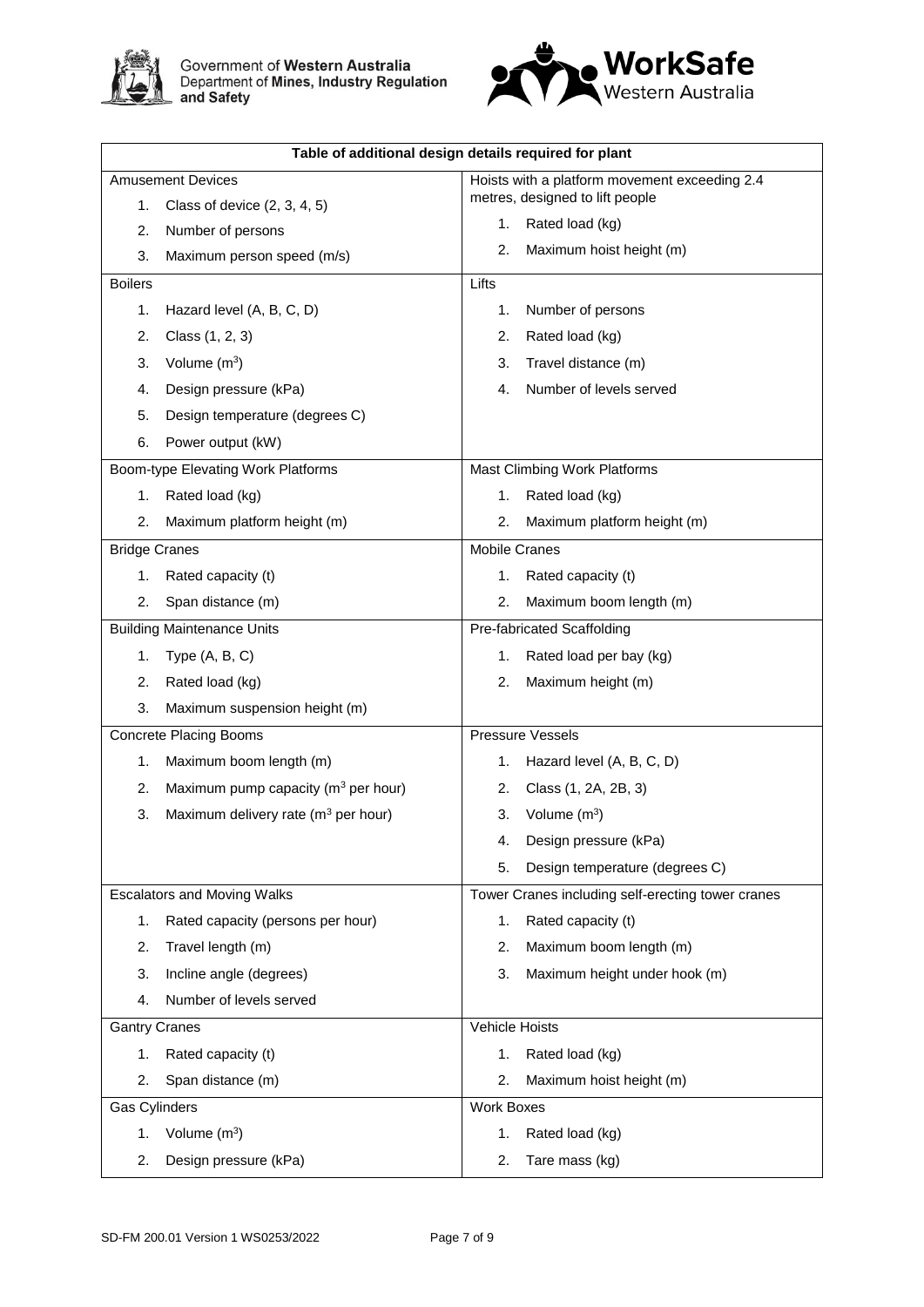



# **10 ITEMS OF PLANT REQUIRING REGISTRATION**

| Work Health and Safety Regulations 2022 - (Schedule 5 Division 1)                   |                                                                   |
|-------------------------------------------------------------------------------------|-------------------------------------------------------------------|
| Kind of Plant                                                                       | <b>Plant Type</b>                                                 |
| Amusement devices                                                                   | Inflatable structure                                              |
|                                                                                     | Patron operated ride                                              |
|                                                                                     | Rail based ride                                                   |
|                                                                                     | Rotating ride                                                     |
|                                                                                     | Passenger ropeways.                                               |
|                                                                                     | Other                                                             |
| elevating<br>Boom<br>type<br>work<br>platform                                       | Self propelled                                                    |
|                                                                                     | <b>Trailer mounted</b>                                            |
|                                                                                     | Vehicle mounted                                                   |
| Bridge crane                                                                        | Top running bridge crane                                          |
|                                                                                     | Underslung bridge crane                                           |
| Building maintenance unit                                                           | Building maintenance unit                                         |
| Gantry crane                                                                        | Gantry crane                                                      |
|                                                                                     | Semi-gantry crane                                                 |
| Gas cylinder                                                                        | Cylinder for compressed gases other than acetylene                |
|                                                                                     | Cylinder for dissolved acetylene                                  |
|                                                                                     | Welded cylinder - Insulated                                       |
| Hoists with a platform movement<br>exceeding 2.4 metres, designed to<br>lift people | Scaffolding hoist                                                 |
|                                                                                     | Personnel and materials hoist                                     |
|                                                                                     | Platform hoist                                                    |
| Lift                                                                                | Passenger and goods lift - Electric                               |
|                                                                                     | Passenger and goods lift - Electric                               |
|                                                                                     | Passenger and goods lift - Hydraulic                              |
|                                                                                     | Service lift                                                      |
|                                                                                     | Escalator                                                         |
|                                                                                     | Moving walkways                                                   |
|                                                                                     | Stairway lift                                                     |
|                                                                                     | Inclined lift                                                     |
|                                                                                     | Special purpose industrial lift                                   |
|                                                                                     | Lift for persons with limited mobility - Manually powered         |
|                                                                                     | Low-rise platform for passengers                                  |
|                                                                                     | Low-rise passenger lift - Non-automatically controlled            |
|                                                                                     | Lift for persons with limited mobility - Automatically controlled |
|                                                                                     | Lift for people with limited mobility - Water-drive               |
| Mast climbing work platform                                                         | Mast climbing work platform                                       |
| cranes with a rated<br>Mobile<br>capacity of greater than 10 tonnes                 | Articulated crane                                                 |
|                                                                                     | Crawler crane                                                     |
|                                                                                     | Trailer mounted crane                                             |
|                                                                                     | Truck mounted crane                                               |
|                                                                                     | Vehicle self loading crane                                        |